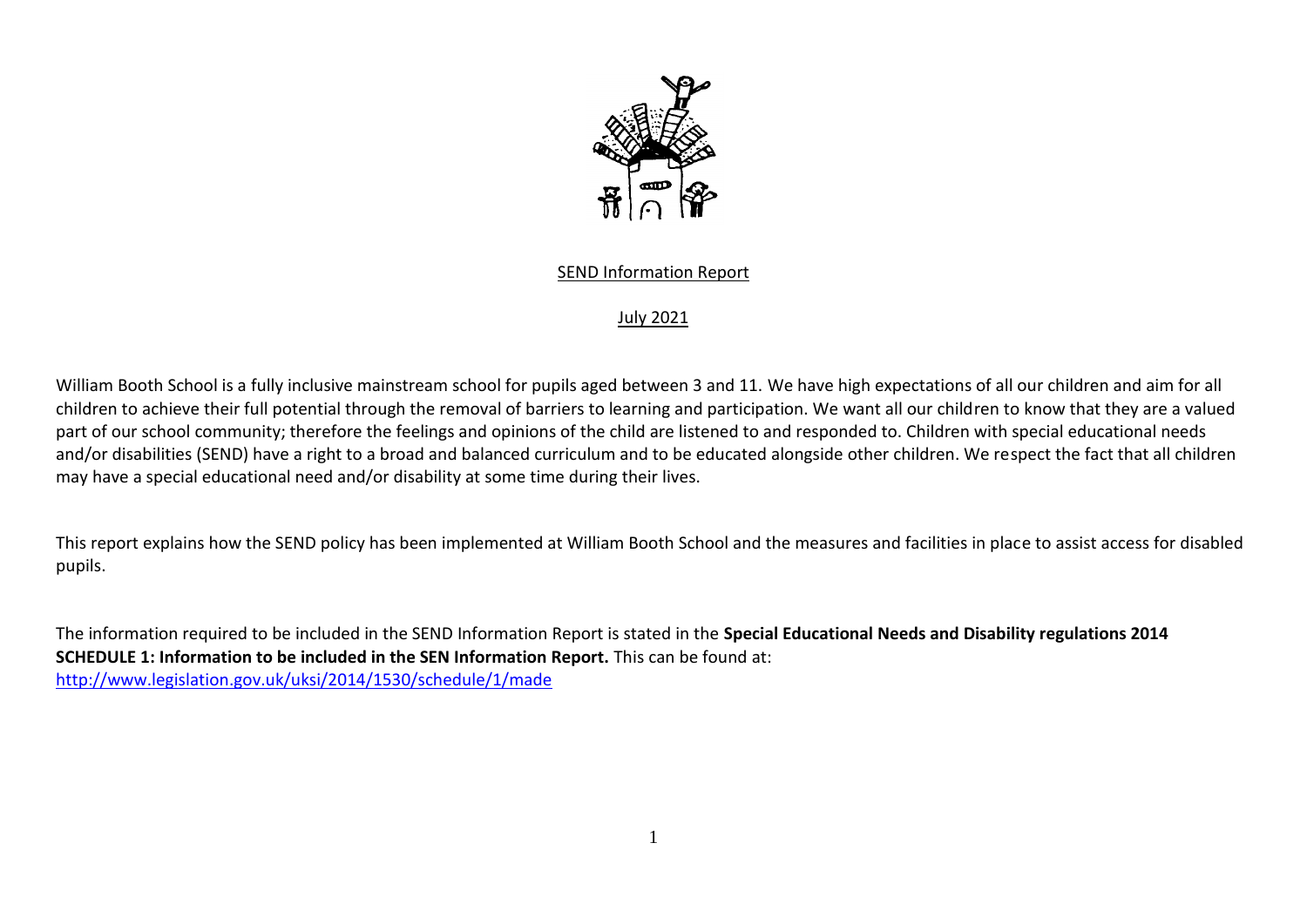| <b>Regulation</b>                                                                                                                      | Question                                                                                         | <b>School Response</b>                                                                                                                                                                                                                                                                                                                                                                                                                                                                                                                                                                                                                                                                                                                                                                                                                                                                                                                                                                                                                                    |
|----------------------------------------------------------------------------------------------------------------------------------------|--------------------------------------------------------------------------------------------------|-----------------------------------------------------------------------------------------------------------------------------------------------------------------------------------------------------------------------------------------------------------------------------------------------------------------------------------------------------------------------------------------------------------------------------------------------------------------------------------------------------------------------------------------------------------------------------------------------------------------------------------------------------------------------------------------------------------------------------------------------------------------------------------------------------------------------------------------------------------------------------------------------------------------------------------------------------------------------------------------------------------------------------------------------------------|
| 1. The kinds of Special<br><b>Educational Needs for which</b><br>provision is made at the<br>school.                                   | What kinds of special educational<br>needs and/or disability do children<br>have in your school? | A child or young person has SEN if they have a learning difficulty or disability which calls for<br>special educational provision to be made for him or her.<br>The SEND Code of Practice recognises four broad areas of need:<br>Communication and interaction (including speech, language and communication<br>$\bullet$<br>needs and Autism Spectrum Disorder)<br>Cognition and learning (moderate learning difficulties, severe learning difficulties,<br>profound and multiple learning difficulties and specific learning difficulties including<br>dyslexia)<br>Social, mental and emotional health (including ADHD, attachment disorder)<br>Physical and/or sensory needs (for example visual impairments, hearing<br>impairments, processing difficulties)<br>At William Booth School we have children with a range of difficulties and needs<br>encompassing all of the areas outlined above.                                                                                                                                                   |
| 2. Information about the<br>school's policies for the<br>identification and assessment<br>of pupils with special<br>educational needs. | How do you know if a child needs<br>extra help and support?                                      | We work closely with parents and carers to ensure your knowledge of your child is shared<br>with the school. At your child's admission meeting, we will discuss any additional needs your<br>child may have, or any concerns you may have regarding your child's needs. If appropriate,<br>the SENCO will attend the admissions meeting, or an additional meeting will be arranged<br>with the SENCO.<br>The school's monitoring and assessment system for individual children will inform school<br>staff about areas in which a child is not progressing at an adequate rate. We will identify<br>children whose progress:<br>Is significantly slower than that of their peers starting from the same baseline<br>Does not match or better the child's previous rate of progress<br>Does not close the attainment gap between the child and their peers<br>Widens the attainment gap<br>The areas in which we monitor progress are linked to:<br>Learning<br>Behaviour and emotional well-being<br>Personal and social skills, including communication. |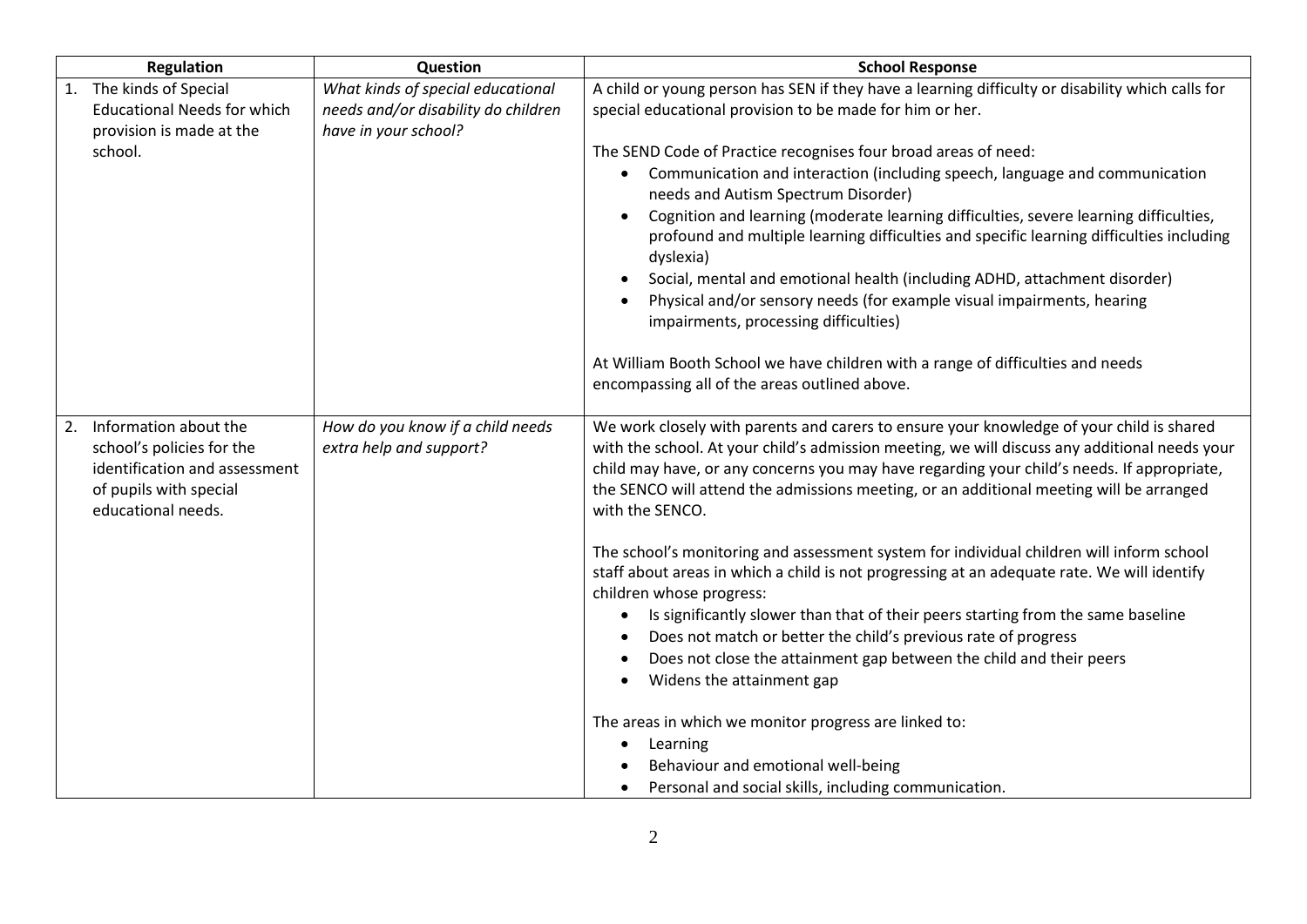| If a child is not progressing at an adequate rate in any of these areas, action will be taken.<br>Monitoring takes place regularly throughout a child's time at William Booth School and<br>therefore enables special educational needs to be identified swiftly.                                                                                                                                                                                                                                                                                                                                                                                                                                                                                                                                                      |
|------------------------------------------------------------------------------------------------------------------------------------------------------------------------------------------------------------------------------------------------------------------------------------------------------------------------------------------------------------------------------------------------------------------------------------------------------------------------------------------------------------------------------------------------------------------------------------------------------------------------------------------------------------------------------------------------------------------------------------------------------------------------------------------------------------------------|
| If a child is identified as being in danger of not making adequate progress in their learning, in<br>the first instance they will be provided with differentiated work in class and their progress<br>will be monitored closely by the class teacher. They may require a targeted group or 1:1<br>intervention as part of the whole class support programme for a short period of time, with<br>the aim of promoting accelerated progress to ensure they meet Age Related Expectations.                                                                                                                                                                                                                                                                                                                                |
| Interventions and support will also be provided for children not making progress in other<br>areas: behaviour and emotional well-being, and personal and social skills, including<br>communication.                                                                                                                                                                                                                                                                                                                                                                                                                                                                                                                                                                                                                    |
| If these actions do not result in the child making adequate progress, we will consider whether<br>the child requires SEND support. This decision will be made in conjunction with the child and<br>their parent/carer, and the support that is required will be determined. We will start with the<br>desired outcomes for the child including expected progress and attainment, as well as<br>outcomes in other areas as appropriate such as social or sensory related outcomes. The<br>decision about the identification of an SEND will then be made, which may then mean that<br>the child is supported in a way that is additional to, or different from, the differentiated<br>approaches that are part of our core offer of high quality personalised learning.                                                 |
| Information gathered during initial assessments and consultations with teachers,<br>parents/carers, the child and external professionals where appropriate will be used to:<br>Provide starting points for the development of an appropriate curriculum<br>$\bullet$<br>Where applicable, ensure transition into school is well managed and accessible to the<br>pupil and parents<br>Carry out appropriate assessments for the identification of any learning difficulties or<br>other areas of need<br>Identify specific support within the classroom for the child<br>Plan and implement additional interventions as necessary<br>Create a Personalised Provision Plan to outline the support required and how this will<br>be implemented<br>Where appropriate, facilitate involvement from external professionals |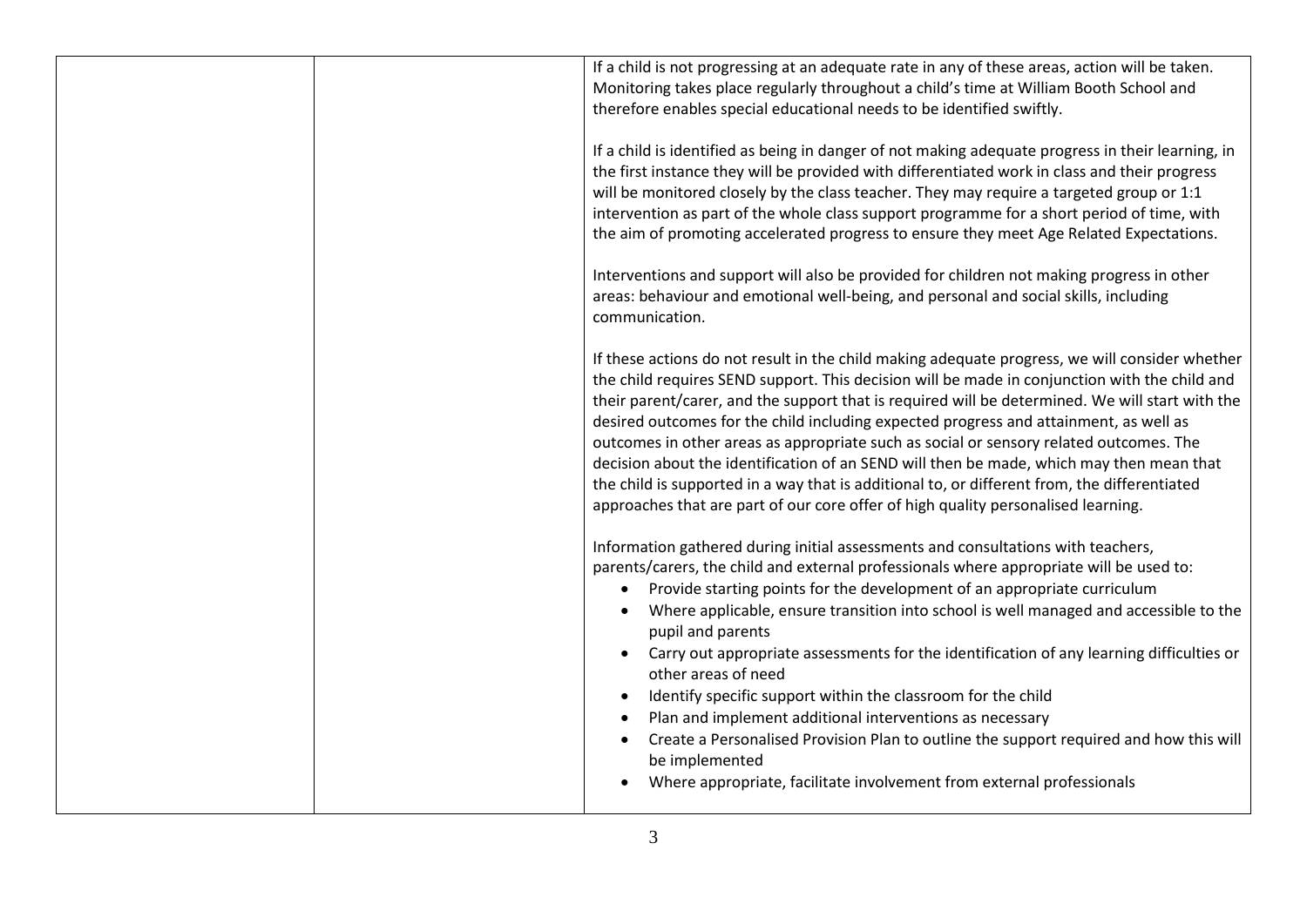|                                                                                                                           |                                                                                                                  | We have good relationships with external agencies within the Nottingham City SEN Team<br>including the Inclusive Education Service (Learning Support Team, Physical and Sensory Team<br>and Autism Team), the Behaviour Support Team and the Educational Psychologist Service.<br>We will work with these agencies to identify and assess the needs of your child if necessary.<br>If you have any concerns about your child's needs during their time at William Booth School,<br>you should speak to your child's class teacher, who will share the concerns with the SENCO.<br>You can also speak to the SENCO, who is Claire Roberts, and can be contacted by calling the<br>school office on 0115 9155821 or by email: senco@williambooth.nottingham.sch.uk.                                                                                                                                          |
|---------------------------------------------------------------------------------------------------------------------------|------------------------------------------------------------------------------------------------------------------|------------------------------------------------------------------------------------------------------------------------------------------------------------------------------------------------------------------------------------------------------------------------------------------------------------------------------------------------------------------------------------------------------------------------------------------------------------------------------------------------------------------------------------------------------------------------------------------------------------------------------------------------------------------------------------------------------------------------------------------------------------------------------------------------------------------------------------------------------------------------------------------------------------|
| 3a) How the school evaluates the<br>effectiveness of its provision for<br>pupils with special educational<br>needs.       | How do you know that the provision<br>you put in place is effective and how<br>will I know that it is effective? | Personalised Provision Plans are created for children who receive additional to, or different<br>from, SEND support. The Personalised Provision Plan will detail targets for the child, the<br>provision in place for the child and the impact of this provision. Each term, class teachers will<br>review the Personalised Provision Plan alongside the child and parents/carers, and the school<br>SENCO where appropriate.<br>In addition to Personalised Provision Plans, we evaluate the effectiveness of SEN provision<br>by:<br>Reviewing the impact of interventions<br>Using pupil questionnaires<br>Monitoring by the SENCO<br>Holding review meetings                                                                                                                                                                                                                                           |
| 3b) The school's arrangements for<br>assessing and reviewing the<br>progress of pupils with special<br>educational needs. | How do you check and review the<br>progress of my child and how will I<br>be involved?                           | The progress of all children at William Booth School is monitored and assessed throughout<br>the year. The graduated approach of 'Assess, Plan, Do, Review' enables us to assess and<br>review the progress of children with SEND and adapt provision based on its effectiveness.<br>In addition to the school assessment systems for all children, the class teacher and SENCO<br>use the following information to assess and review the progress of children with SEND:<br>The class teacher's assessment and experience of the child<br>Assessment and information from other professionals including internal staff (eg<br>Behaviour Lead) and external agencies (eg Autism Team)<br>The child's previous progress, attainment and behaviour<br>$\bullet$<br>The child's development in comparison with their peers and national data<br>The views and experiences of parents<br>The child's own views |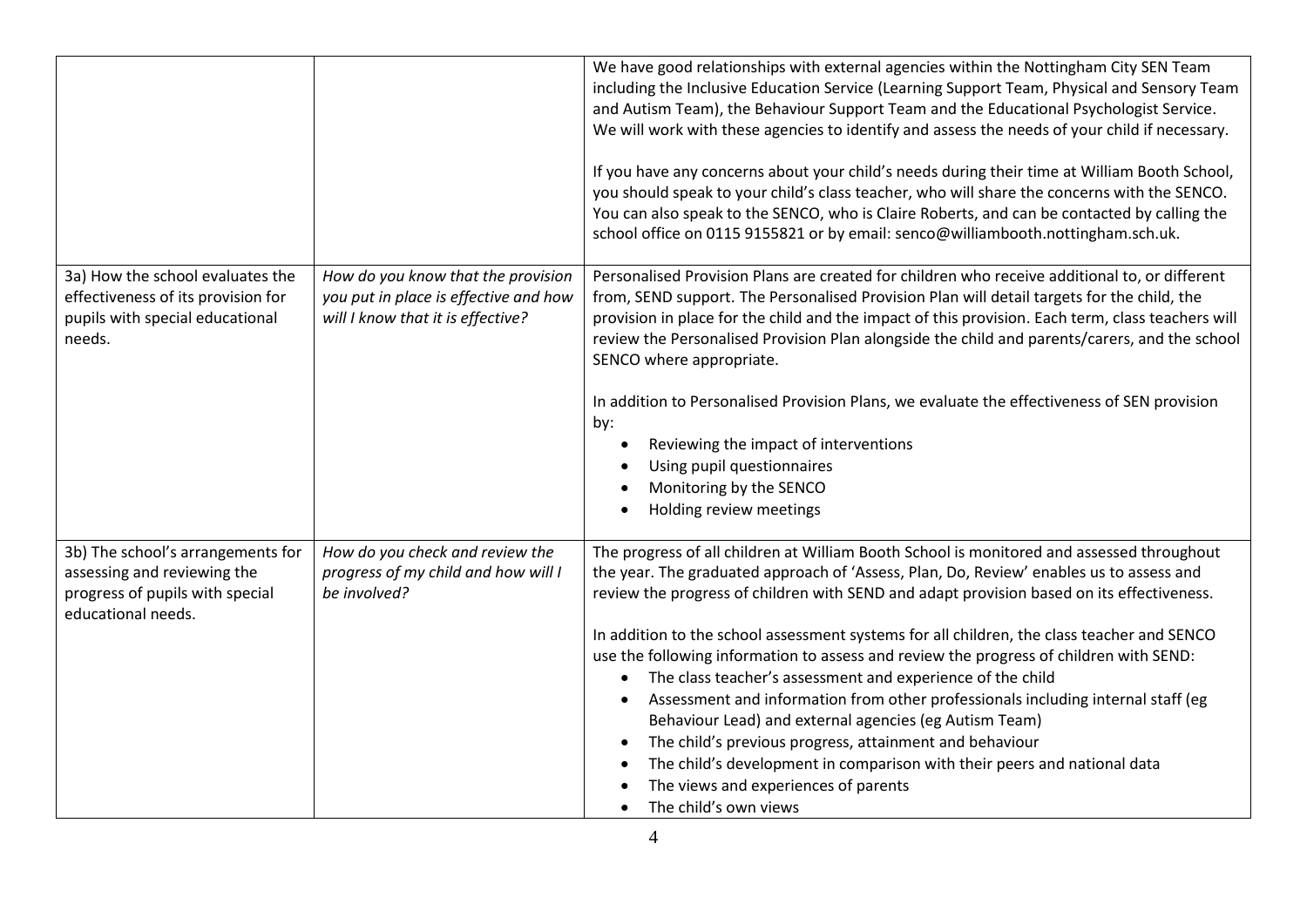|                                                                                    |                                             | Children's progress is reported to parents formally three times throughout the year.                                                                                                                                                                                                                                              |
|------------------------------------------------------------------------------------|---------------------------------------------|-----------------------------------------------------------------------------------------------------------------------------------------------------------------------------------------------------------------------------------------------------------------------------------------------------------------------------------|
|                                                                                    |                                             | For children with a Special Educational Need/Disability, Personalised Provision Plans will be<br>reviewed formally at these meetings, as well as regularly throughout the year alongside the<br>child and parents/carers, and the school SENCO where appropriate.                                                                 |
|                                                                                    |                                             | For parents/carers of children who are in receipt of Higher Level Needs (HLN) funding, a more<br>detailed meeting will also take place. The purpose of this meeting will be to set clear<br>outcomes, discuss activities and support, review progress and identify the responsibilities of<br>the parent/carer, child and school. |
| 3c) The school's approach to<br>teaching pupils with special<br>educational needs. | How do teachers help children with<br>SEND? | At William Booth School, we recognise that high quality teaching, differentiated for individual<br>pupils, is the first step in responding to pupils who have or may have SEND. Additional<br>intervention and support cannot compensate for a lack of good quality teaching.                                                     |
|                                                                                    |                                             | The teachers at William Booth School have an excellent knowledge of all of the children in<br>their class. This knowledge is used effectively to enable all children to access the curriculum<br>in a suitable and appropriate way, taking into account their strengths and needs.                                                |
|                                                                                    |                                             | Children identified as requiring SEND support may be supported in a way that is additional to,<br>or different from, the differentiated approaches that are part of high quality personalised<br>learning, for example:                                                                                                           |
|                                                                                    |                                             | Further differentiation of work.<br>$\bullet$                                                                                                                                                                                                                                                                                     |
|                                                                                    |                                             | Teacher or TA support in small group situations.<br>$\bullet$                                                                                                                                                                                                                                                                     |
|                                                                                    |                                             | The provision of different learning materials and/or specialist equipment.<br>Staff development and training.<br>$\bullet$                                                                                                                                                                                                        |
|                                                                                    |                                             | Interventions delivered in 1:1 or small group situations outside of class.<br>$\bullet$                                                                                                                                                                                                                                           |
|                                                                                    |                                             | Extra adult time to devise/administer the nature of the planned intervention and also<br>$\bullet$<br>to monitor its effectiveness.                                                                                                                                                                                               |
|                                                                                    |                                             | The possible provision available at William Booth School for children with identified SEND can<br>be found on the school website.                                                                                                                                                                                                 |
| 3d) How the school adapts the                                                      | How will the curriculum be matched          | The very large majority of children in our school follow our school curriculum with their class                                                                                                                                                                                                                                   |
| curriculum and learning                                                            | to my child's needs?                        | group, which is differentiated as necessary to the needs of the learners in the class. However,                                                                                                                                                                                                                                   |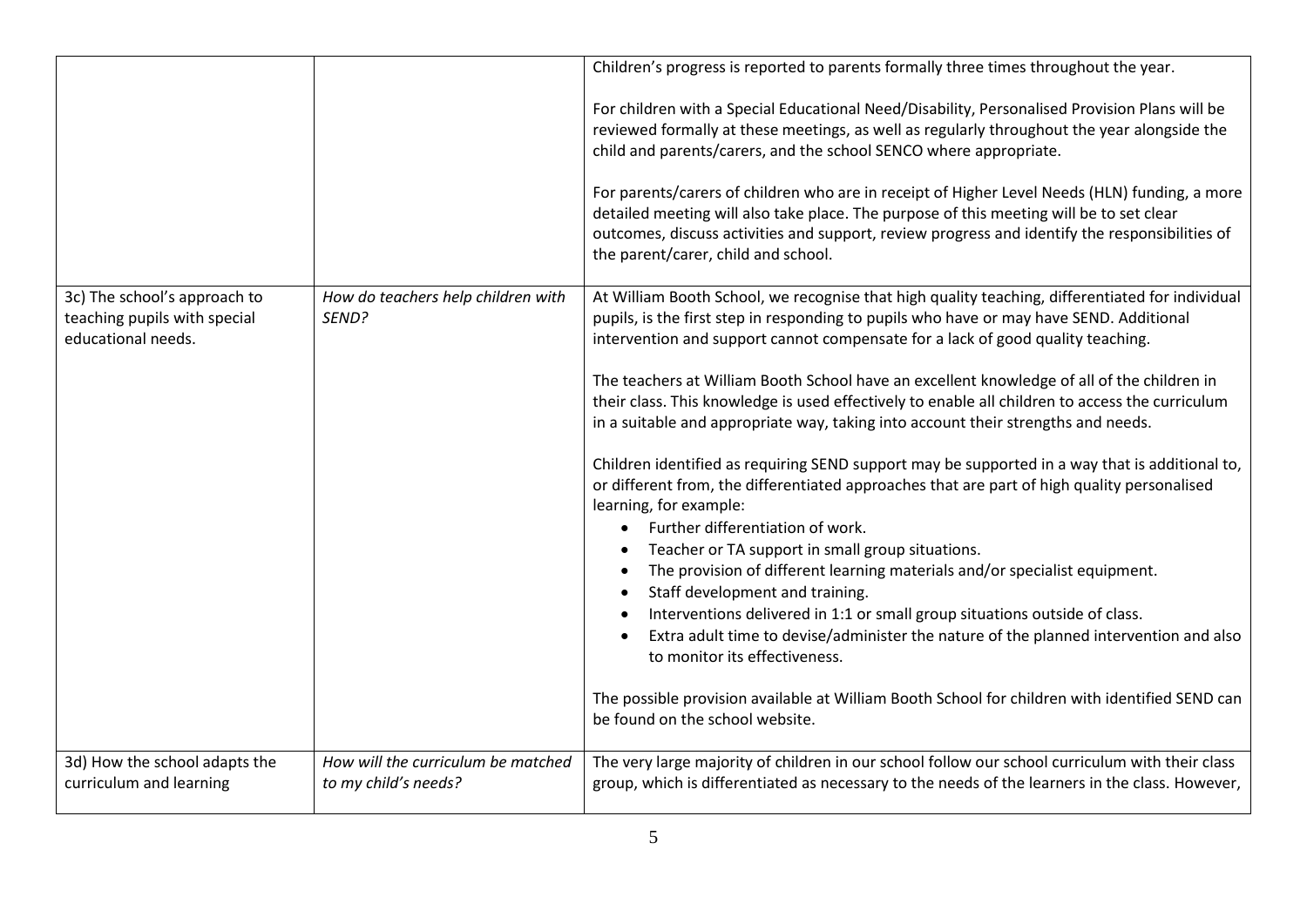| environment for pupils with         | How accessible is the school          | a small number of children have personalised provision according to their individual needs,        |
|-------------------------------------|---------------------------------------|----------------------------------------------------------------------------------------------------|
| special educational needs           | environment?                          | abilities and interests.                                                                           |
|                                     |                                       | We have a small focused group for children with a high level of SEND who require an                |
|                                     |                                       |                                                                                                    |
|                                     |                                       | alternative curriculum based on developing social skills; communication; and personal skills       |
|                                     |                                       | such as independence and self-help skills, as well as ensuring the children's individual needs     |
|                                     |                                       | in relation to their learning, sensory and physical development are met.                           |
|                                     |                                       | Other personalised provision and timetables may include 1:1 time, group time or time out of        |
|                                     |                                       | the classroom environment. This provision is based on the particular needs of the child.           |
|                                     |                                       | William Booth School has facilities and equipment for supporting children with physical            |
|                                     |                                       | disabilities. The school site is largely on one level although there are a small number of steps   |
|                                     |                                       | within the school building. A lift is available for children who are physically unable to use      |
|                                     |                                       | these steps. We have a fully equipped hygiene suite, with an overhead hoist, changing bed          |
|                                     |                                       | and shower. We are committed to working with the City's 'Oak Field Support' to ensure all          |
|                                     |                                       | children with physical disabilities can access all aspects of school life. Where appropriate, this |
|                                     |                                       | includes named staff accessing Moving and Handling Training and the purchasing of                  |
|                                     |                                       | equipment such as portable ramps and specialist writing equipment as recommended by the            |
|                                     |                                       | Team.                                                                                              |
|                                     |                                       | The SEND Accessibility Plan is available on our school website.                                    |
| 3e) Additional support for learning | Is there additional support available | We have a wide range of staff to support children and address additional needs they may            |
| that is available to pupils with    | to help children with SEND if         | have. This includes: staff who deliver specific interventions focused on learning and social,      |
| special educational needs.          | needed?                               | behavioural and emotional needs; staff with experience or expertise in a particular area of        |
|                                     |                                       | need, and staff who work with children with SEND within the classroom environment. This            |
|                                     | How are school's resources            | work carried out by the staff team is led, monitored and reviewed by the school SENCO and          |
|                                     | allocated and matched to children's   | the school Behaviour Lead.                                                                         |
|                                     | special educational needs?            |                                                                                                    |
|                                     |                                       | Funding from the Local Authority is available to the school for children with SEND. This is        |
|                                     | How is the decision made about        | allocated within school, based on evidence of need and effectiveness. Throughout the year,         |
|                                     | how much/what support my child        | the Senior Team reviews the support in school and the impact of this support. Adaptations to       |
|                                     | receives?                             | support are made whenever necessary and the views of parents/carers and class teachers             |
|                                     |                                       | are taken into account. The school can also request additional funding for specific children       |
|                                     |                                       | through the Higher Level Needs funding if required.                                                |
|                                     |                                       |                                                                                                    |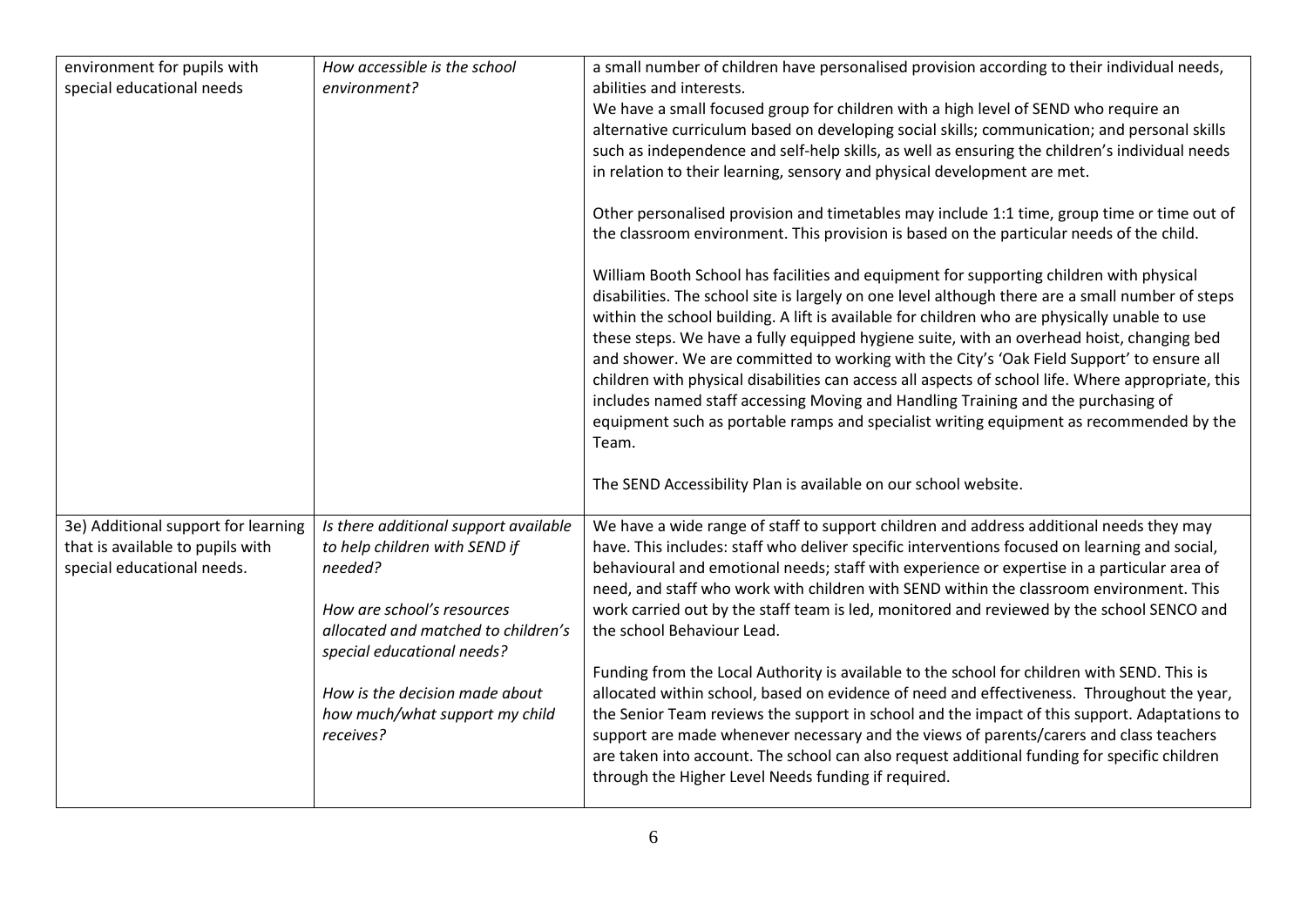|                                                                                                                                                                                                                                |                                                                                                                     | A small minority of pupils who have significant and lifelong difficulties may undergo a multi-<br>agency assessment (Education, Health and Care Assessment) in order to establish their<br>specific needs and the range of provision suitable to meet those needs. If it is agreed that the<br>issuing of an Education, Health and Care Plan is necessary, then the pupil's needs and<br>provisions will be summarised in this document. This will be reviewed annually. The school<br>undertakes to carry out specific requirements as outlined in the Education, Health and Care<br>Plan.                                                                                                                                                                                                                                                                                                                                                                                                                                                                                                                                                                                                                                                                                                                                             |
|--------------------------------------------------------------------------------------------------------------------------------------------------------------------------------------------------------------------------------|---------------------------------------------------------------------------------------------------------------------|-----------------------------------------------------------------------------------------------------------------------------------------------------------------------------------------------------------------------------------------------------------------------------------------------------------------------------------------------------------------------------------------------------------------------------------------------------------------------------------------------------------------------------------------------------------------------------------------------------------------------------------------------------------------------------------------------------------------------------------------------------------------------------------------------------------------------------------------------------------------------------------------------------------------------------------------------------------------------------------------------------------------------------------------------------------------------------------------------------------------------------------------------------------------------------------------------------------------------------------------------------------------------------------------------------------------------------------------|
| 3f) How the school enables pupils<br>with special educational needs to<br>engage in the activities of the<br>school (including physical<br>activities) together with children<br>who do not have special<br>educational needs. | What activities and clubs are<br>available to my child?<br>How will I find out about these<br>activities and clubs? | All events, activities and clubs are open to all children at William Booth School. We have a<br>wide range of activities and clubs, including breakfast clubs, sports clubs and creative clubs.<br>These take place before and after school and during the lunch break. We also hold social<br>events throughout the school year such as the Summer and Christmas Fair, cinema nights<br>and book events. Children in Years $2 - 6$ have the opportunity for a residential visit and all<br>children are encouraged to go on these. No child is ever excluded from taking part in any of<br>these events, activities or clubs because of their special educational need and/or disability.<br>Newsletters are sent home each half term with details of school events. Activities and clubs<br>are advertised within school and children are invited to attend. You can speak to your child's<br>class teacher to find out more about the activities and clubs available to your child.                                                                                                                                                                                                                                                                                                                                                  |
| 3g) Support that is available for<br>improving the emotional, mental<br>and social development of pupils<br>with special educational needs.                                                                                    | What support is there for my child's<br>overall well-being?                                                         | At William Booth School we take our pastoral responsibilities seriously. Supporting and<br>developing the social and emotional well-being of our pupils is of utmost importance.<br>Children's individual needs are taken into account and provision is planned accordingly.<br>Some of the ways we support the social and emotional well-being of children with SEND<br>include: support via the highly skilled Safeguarding and Behaviour Lead; external agency<br>involvement; individual reward charts; personalised behaviour systems including rewards<br>and sanctions; social stories; social group interventions; nurture groups; life skills groups. We<br>work very closely with parents and recognise that communication between school and home<br>is key to supporting the social and emotional well-being of the pupils in our school.<br>All children at William Booth School are educated about special educational needs and<br>disabilities, with a specific focus on needs and disabilities that are particularly relevant to the<br>school. We aim to promote positive attitudes towards special educational needs and<br>disabilities and eliminate cases of bullying in school. We recognise that some children with<br>SEND may need additional support to develop and use strategies to deal with incidents of |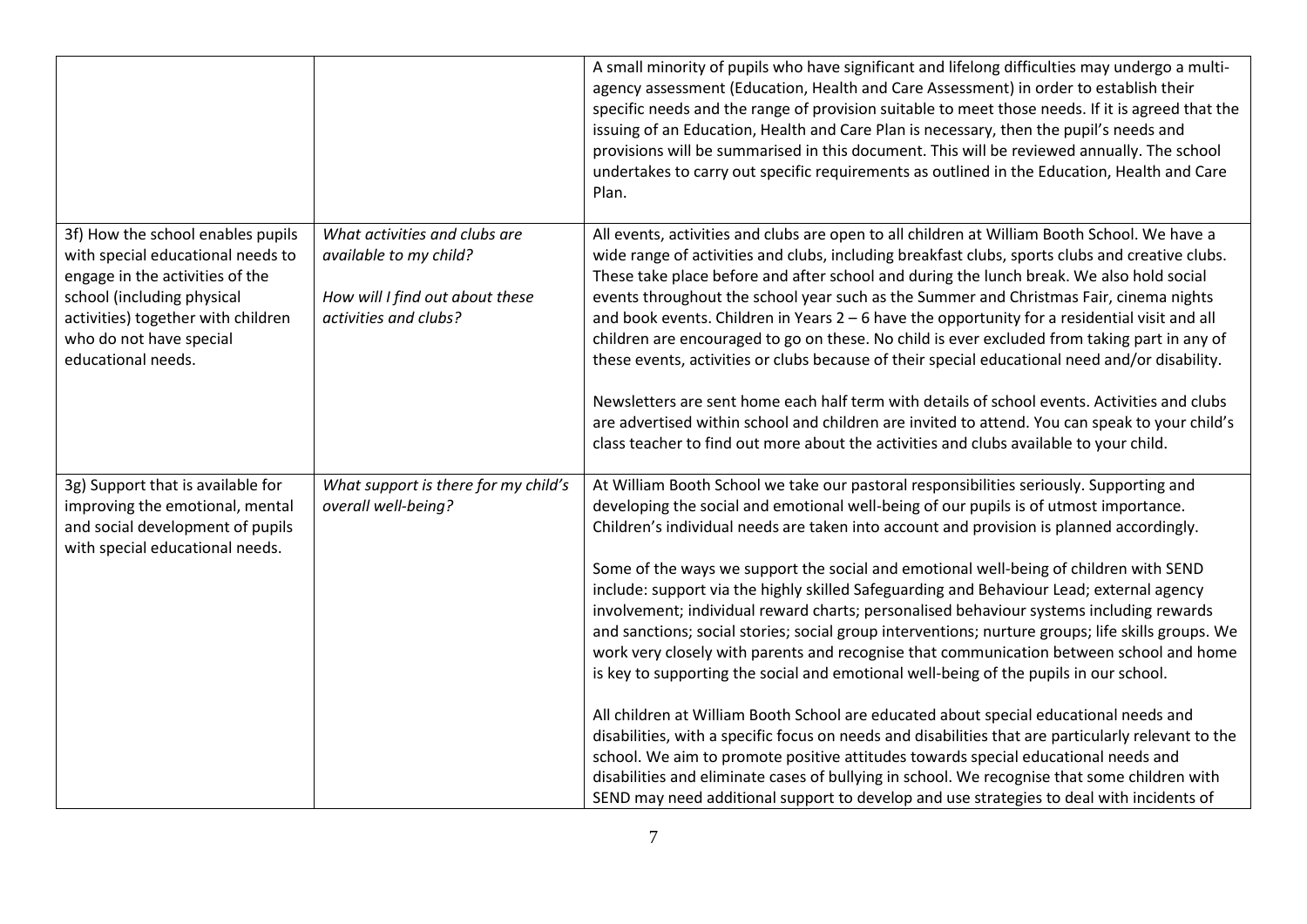|                                                                                                                                                                                                     |                                                                                                                                                                                                         | bullying. In any cases of bullying, the school will take action in accordance with the Anti-<br><b>Bullying Policy.</b>                                                                                                                                                                                                                                                                                                                                                                                                                                                                                                                                                                                                                                                                                                                                                                                                                                                                                                                                                                                                                                                                       |
|-----------------------------------------------------------------------------------------------------------------------------------------------------------------------------------------------------|---------------------------------------------------------------------------------------------------------------------------------------------------------------------------------------------------------|-----------------------------------------------------------------------------------------------------------------------------------------------------------------------------------------------------------------------------------------------------------------------------------------------------------------------------------------------------------------------------------------------------------------------------------------------------------------------------------------------------------------------------------------------------------------------------------------------------------------------------------------------------------------------------------------------------------------------------------------------------------------------------------------------------------------------------------------------------------------------------------------------------------------------------------------------------------------------------------------------------------------------------------------------------------------------------------------------------------------------------------------------------------------------------------------------|
| 4) The name and contact details of<br>the Special Educational Needs<br>Co-ordinator.                                                                                                                | Who should I contact if I want to<br>find out more about how William<br>Booth School supports children with<br>SEND?<br>What should I do if I think my child<br>may have a special educational<br>need? | The SENCO is Claire Roberts and she can be contacted by calling the school office on 0115<br>9155821 or by emailing senco@williambooth.nottingham.sch.uk.<br>If you have any concerns about your child's needs during their time at William Booth School,<br>you should speak to your child's class teacher, who will share the concerns with the SENCO.<br>You can also speak to the SENCO if you wish at this point.                                                                                                                                                                                                                                                                                                                                                                                                                                                                                                                                                                                                                                                                                                                                                                        |
| 5) Information about the expertise<br>and training of staff in relation to<br>children and young people with<br>special educational needs and<br>about how specialist expertise will<br>be secured. | What training have staff supporting<br>children with SEND had or are<br>having?                                                                                                                         | The SENCO is a qualified teacher and holds the National Award for Special Educational Needs<br>qualification. Staff in school are currently trained in areas including, but not limited to: ASD,<br>ADHD, Adverse Childhood Experiences (ACES), moving and handling, physiotherapy, pupil<br>voice, play therapy, Lego therapy, sensory circuits, sensory diets, counselling, music<br>interaction, dyslexia friendly methods, physical intervention and positive handling,<br>attachment, trauma informed approaches and aspects of mental health.<br>Training is provided to all staff, including teachers, teaching assistants and midday<br>supervisors, as the need arises and there is ongoing training for all staff as well as<br>opportunities to further develop skills. The SENCO works closely with Local Authority services<br>to ensure that procedures and provisions are relevant and effective. Any information about<br>special educational needs and disabilities gathered by the SENCO is made available to all<br>relevant staff.<br>As a school we can call on support from specialist agencies from the Local Authority as well<br>as Health and Social Care services. |
| 6) Information about how<br>equipment and facilities to<br>support children and young<br>people with special educational<br>needs will be secured.                                                  | What happens if my child needs<br>specialist equipment or other<br>facilities?                                                                                                                          | Advice and support from external support services is available if requested by the school.<br>These agencies include: Inclusive Education Service Teams (Learning Support Team, Physical<br>Team, Sensory Team and Autism Team), Community Educational Psychology Service,<br>Behaviour Support Team and Health Services. The school has arrangements for securing<br>access to these services for pupils with special educational needs and/or disabilities.                                                                                                                                                                                                                                                                                                                                                                                                                                                                                                                                                                                                                                                                                                                                 |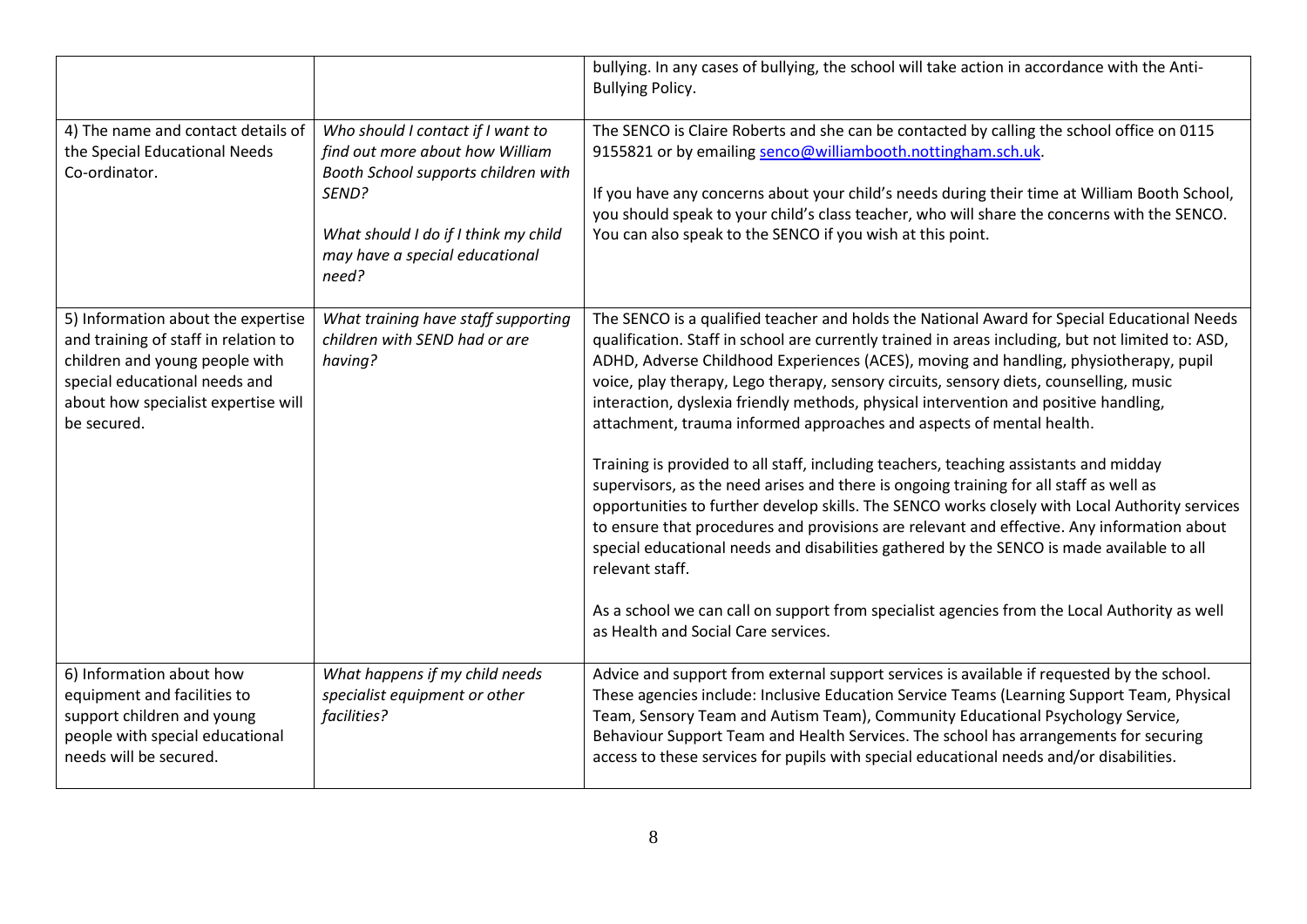|                                                                                                                                                                       |                                                                                                                                                  | If you believe your child requires specialist equipment or facilities please contact the SENCO,<br>Claire Roberts on 0115 9155821 or claire.roberts@williambooth.nottingham.sch.uk.                                                                                                                                                                                                                                                                                                                                                                                                                                                                                                                                                                                                                                                                                                                                                                                                                                                                                                                                                                                                                                                                                                                                                                                                                                                                                                                                                                                                                                                                                                                                                                                                                                                                                                                                                                     |
|-----------------------------------------------------------------------------------------------------------------------------------------------------------------------|--------------------------------------------------------------------------------------------------------------------------------------------------|---------------------------------------------------------------------------------------------------------------------------------------------------------------------------------------------------------------------------------------------------------------------------------------------------------------------------------------------------------------------------------------------------------------------------------------------------------------------------------------------------------------------------------------------------------------------------------------------------------------------------------------------------------------------------------------------------------------------------------------------------------------------------------------------------------------------------------------------------------------------------------------------------------------------------------------------------------------------------------------------------------------------------------------------------------------------------------------------------------------------------------------------------------------------------------------------------------------------------------------------------------------------------------------------------------------------------------------------------------------------------------------------------------------------------------------------------------------------------------------------------------------------------------------------------------------------------------------------------------------------------------------------------------------------------------------------------------------------------------------------------------------------------------------------------------------------------------------------------------------------------------------------------------------------------------------------------------|
| 7) The arrangements for<br>consulting parents of children<br>with special educational needs<br>about, and involving such parents<br>in, the education of their child. | How will I be involved in discussions<br>about and planning for my child's<br>education?<br>How will you help me support my<br>child's learning? | During the process of identifying a special educational need and/or disability, we will have<br>discussions with the child and their parents/carers to ensure that:<br>Everyone develops a good understanding of the child's strengths and difficulty.<br>The child and parents' views, concerns and wishes are taken into account.<br>Everyone understands the agreed outcomes for the child.<br>Everyone is clear on what the next steps are.<br>We aim to promote a culture of co-operation and partnership with parents/carers, school<br>and external agencies by:<br>Ensuring all parents/carers are made aware of the school's arrangements for special<br>educational needs and/or disabilities including the opportunities for meetings<br>between parents/carers and staff.<br>Informing parents/carers as soon as a concern regarding a special educational need<br>$\bullet$<br>and/or disability has been raised and working collaboratively with parents/carers as<br>outlined in the graduated approach.<br>Inviting parents/carers to contribute evidence of their child's health, development,<br>$\bullet$<br>performance, progress, behaviour and any other factors contributing to difficulties.<br>Supporting parents/carers understanding of external agency advice and support.<br>Involving parents/carers in the setting and reviewing of their child's targets on their<br>Personalised Provision Plan.<br>Holding review meetings for children who receive high levels of SEND support that is<br>additional to, or different from, differentiated approaches that are part of high<br>quality personalised learning.<br>Co-ordinating annual reviews for children with Education, Health and Care Plans.<br>During review meeting, clear outcomes will be set, activities and support will be discussed,<br>progress will be reviewed and the responsibilities of the parent/carer, child and school will be<br>identified. |
| 8) The arrangements for<br>consulting young people with<br>special educational needs about,                                                                           | How will my child be involved in<br>his/her own learning and decisions<br>made about his/her education?                                          | We encourage pupils to participate in their learning where possible by:<br>Involving the pupil in the setting and reviewing of their targets.<br>Inviting the pupil to attend review meetings where appropriate.<br>$\bullet$                                                                                                                                                                                                                                                                                                                                                                                                                                                                                                                                                                                                                                                                                                                                                                                                                                                                                                                                                                                                                                                                                                                                                                                                                                                                                                                                                                                                                                                                                                                                                                                                                                                                                                                           |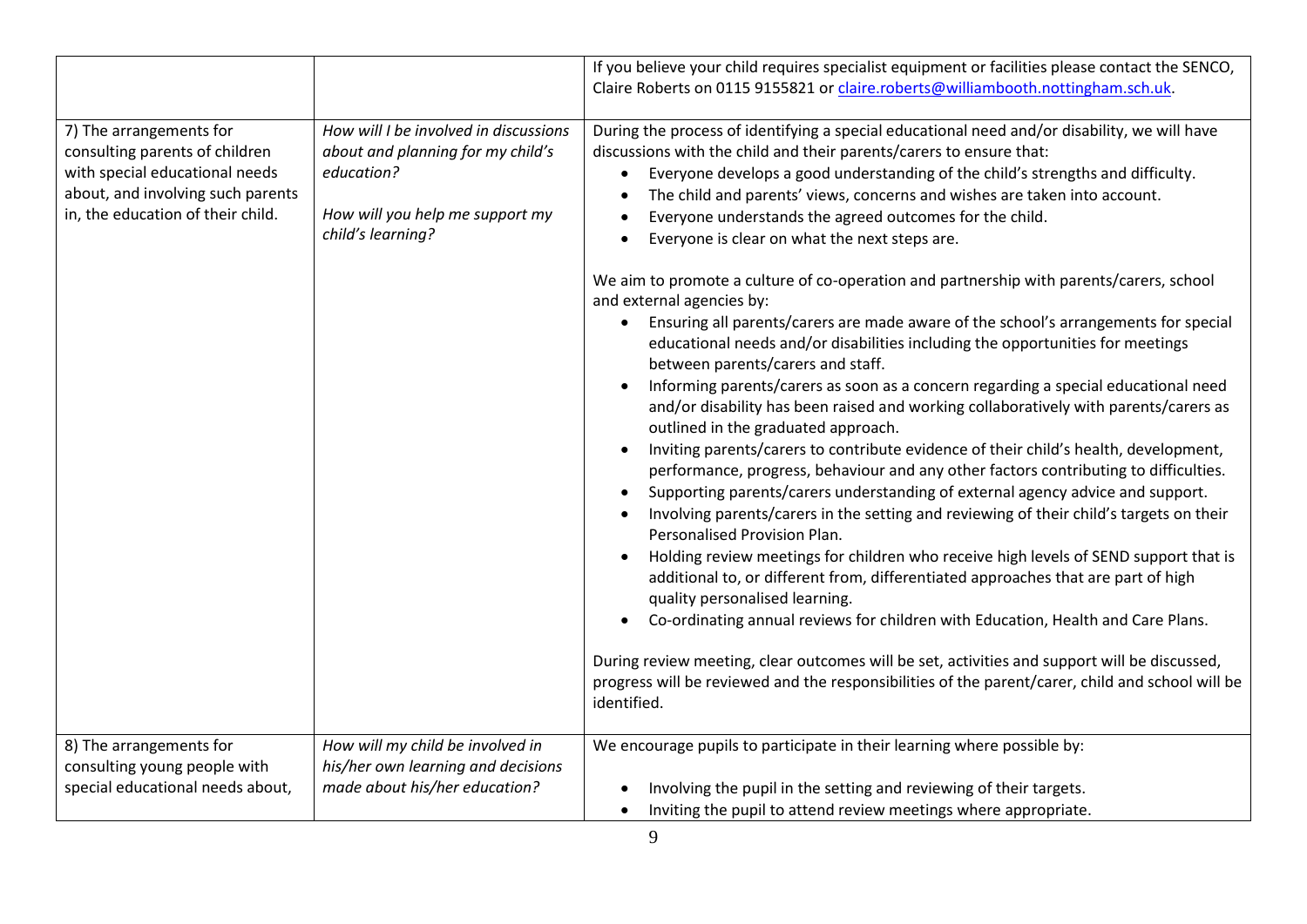| and involving them in, their<br>education.                                                                                                                                                                                                                                                        |                                                                                                      | Identifying with the pupil teaching and learning strategies that work with them.<br>$\bullet$<br>Soliciting the pupil's views about their learning.<br>$\bullet$<br>Encouraging independence.<br>$\bullet$                                                                                                                                                                                                                                                                                                                                                                                                                                                                                                                                                                           |
|---------------------------------------------------------------------------------------------------------------------------------------------------------------------------------------------------------------------------------------------------------------------------------------------------|------------------------------------------------------------------------------------------------------|--------------------------------------------------------------------------------------------------------------------------------------------------------------------------------------------------------------------------------------------------------------------------------------------------------------------------------------------------------------------------------------------------------------------------------------------------------------------------------------------------------------------------------------------------------------------------------------------------------------------------------------------------------------------------------------------------------------------------------------------------------------------------------------|
| 9) Any arrangements made by the<br>governing body or the proprietor<br>relating to the treatment of<br>complaints from parents of pupils<br>with special educational needs<br>concerning the provision made at<br>the school.                                                                     | Who can I contact for further<br>information?<br>Who can I contact if I have a<br>complaint?         | For more information regarding SEND, please contact the SENCO.<br>We value the partnership between parents/carers and school, but should a problem arise,<br>parents/carers are encouraged to discuss this fully with the class teacher, SENCO or Head<br>Teacher. Any complaints will be treated in accordance with our complaints procedure.                                                                                                                                                                                                                                                                                                                                                                                                                                       |
| 10) How the governing body<br>involves other bodies, including<br>health and social services bodies,<br>local authority support services<br>and voluntary organisations, in<br>meeting the needs of pupils with<br>special educational needs and in<br>supporting the families of such<br>pupils. | What specialist services and<br>expertise are available at or<br>accessed by the school?             | Advice and support from external support services is available if requested by the school.<br>These agencies include: Inclusive Education Service Teams (Learning Support Team, Physical<br>Team, Sensory Team and Autism Team), Community Educational Psychology Service,<br>Behaviour Support Team and Health Services. The school has arrangements for securing<br>access to these services for pupils with special educational needs and/or disabilities.<br>We believe that effective action on behalf of these children depends upon close co-operation<br>between the school and other professionals. There is regular liaison and sharing of<br>information between the SENCO and external support agencies through regular discussions<br>and meetings throughout the year. |
| 11) The contact details of support<br>services for the parents of pupils<br>with special educational needs.                                                                                                                                                                                       | Who should I contact to find out<br>about support for parents and<br>families of children with SEND? | Special Educational Needs Service, Nottingham City Council. Includes links to information for<br>parents and Education Health and Care Plans:<br>https://www.nottinghamcity.gov.uk/information-for-residents/education-and-<br>schools/special-educational-needs-service/<br>Ask Us Nottinghamshire. Information, advice and support for children and young people with<br>a disability or special educational needs and their parents/carers:<br>https://askusnotts.org.uk/<br>Support for parents and siblings of children on the autistic spectrum:                                                                                                                                                                                                                               |
|                                                                                                                                                                                                                                                                                                   |                                                                                                      | https://www.autismeastmidlands.org.uk/                                                                                                                                                                                                                                                                                                                                                                                                                                                                                                                                                                                                                                                                                                                                               |